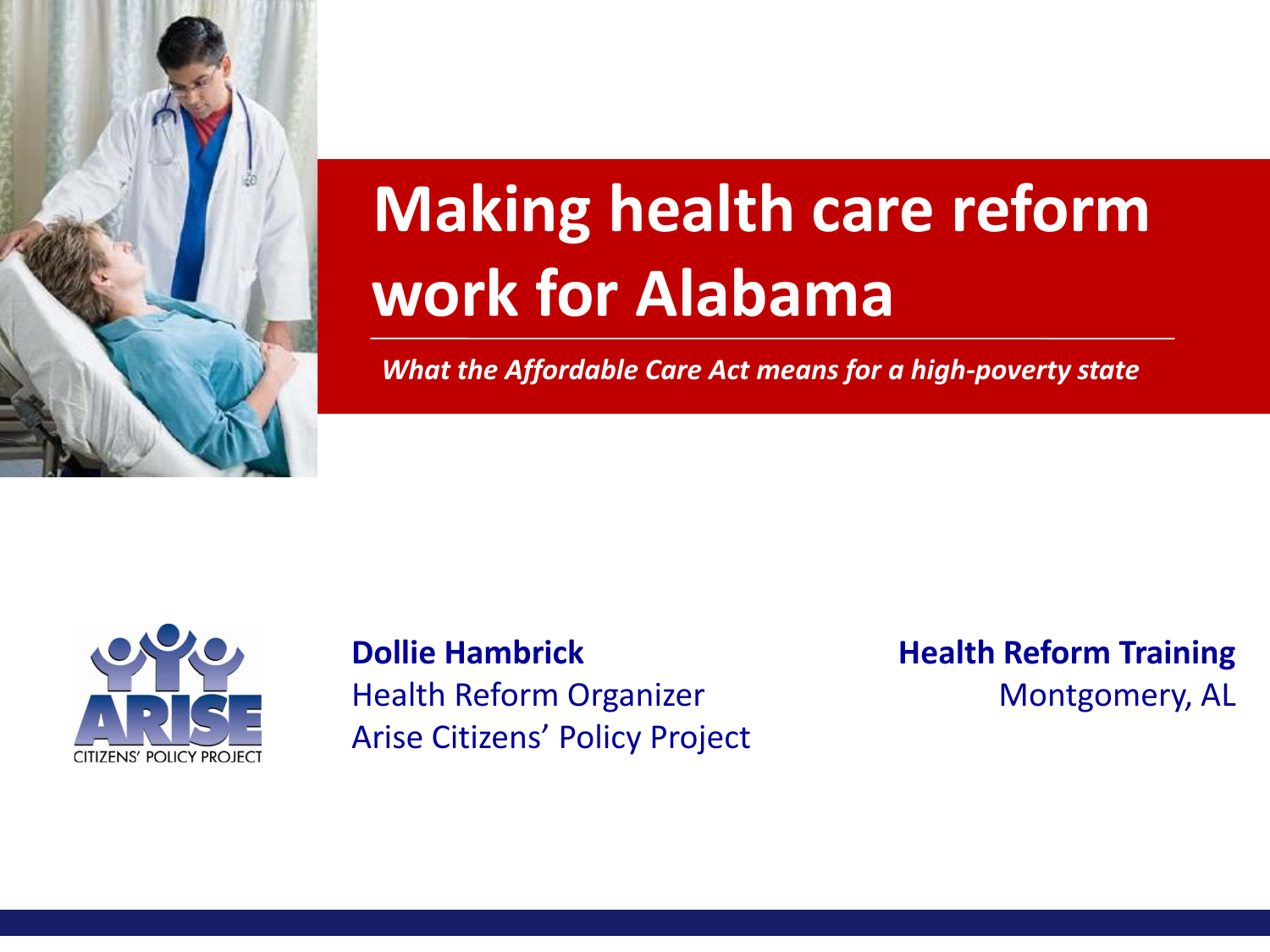## **Welcome!**

#### **Our goals for this session are:**

- To become more familiar with the Affordable Care Act (ACA) and what it means for Alabama
- **To understand what the law has already done and will do**
- To understand Alabama's role in health care reform and what you can do to help!

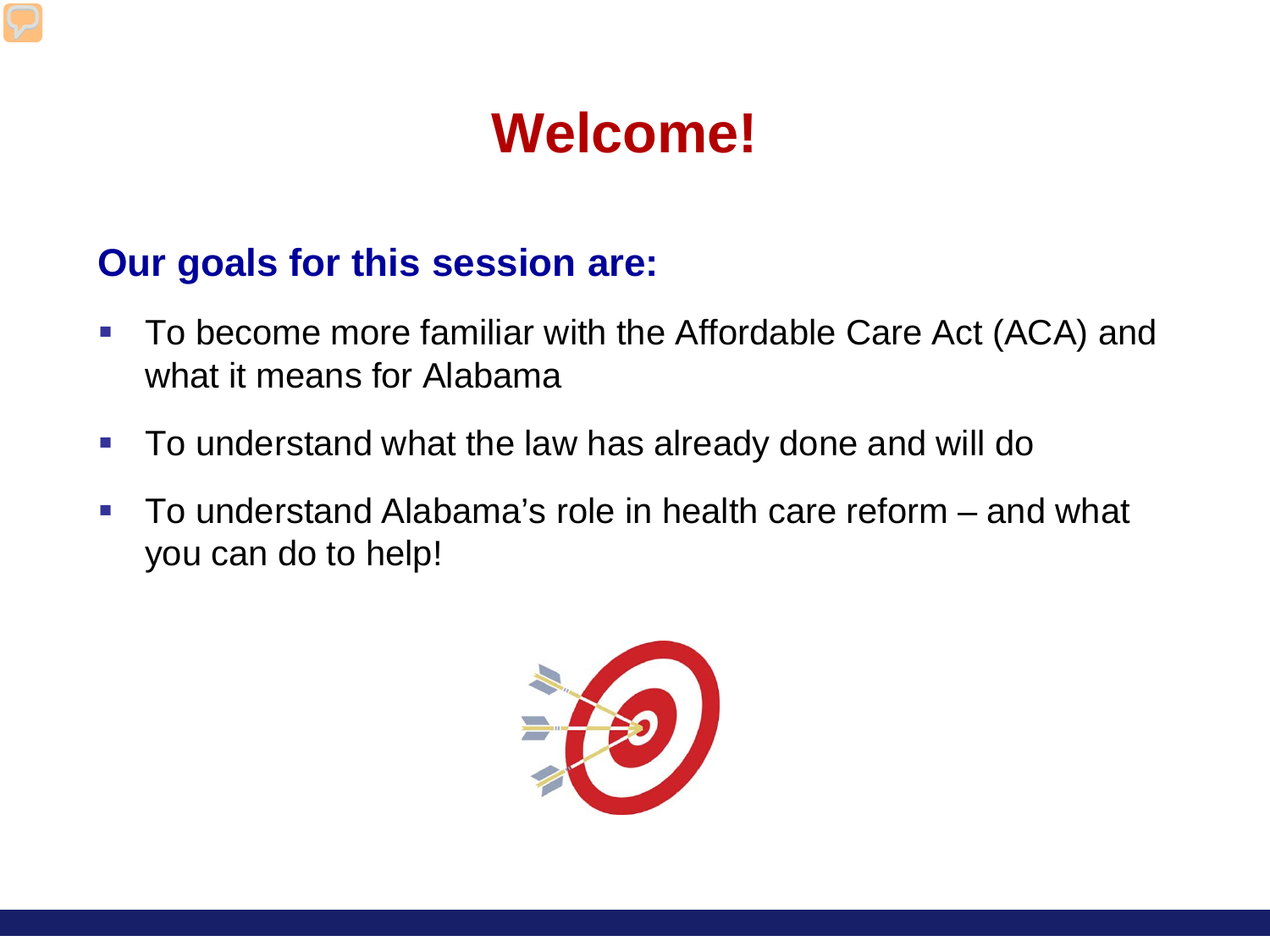## **Heads up**

Tons of information . . .

Listen for two things:



- **Alabama Health Insurance Exchange** is a new "marketplace" of affordable coverage for uninsured Alabamians.
- **Medicaid expansion** will cover low-income adults.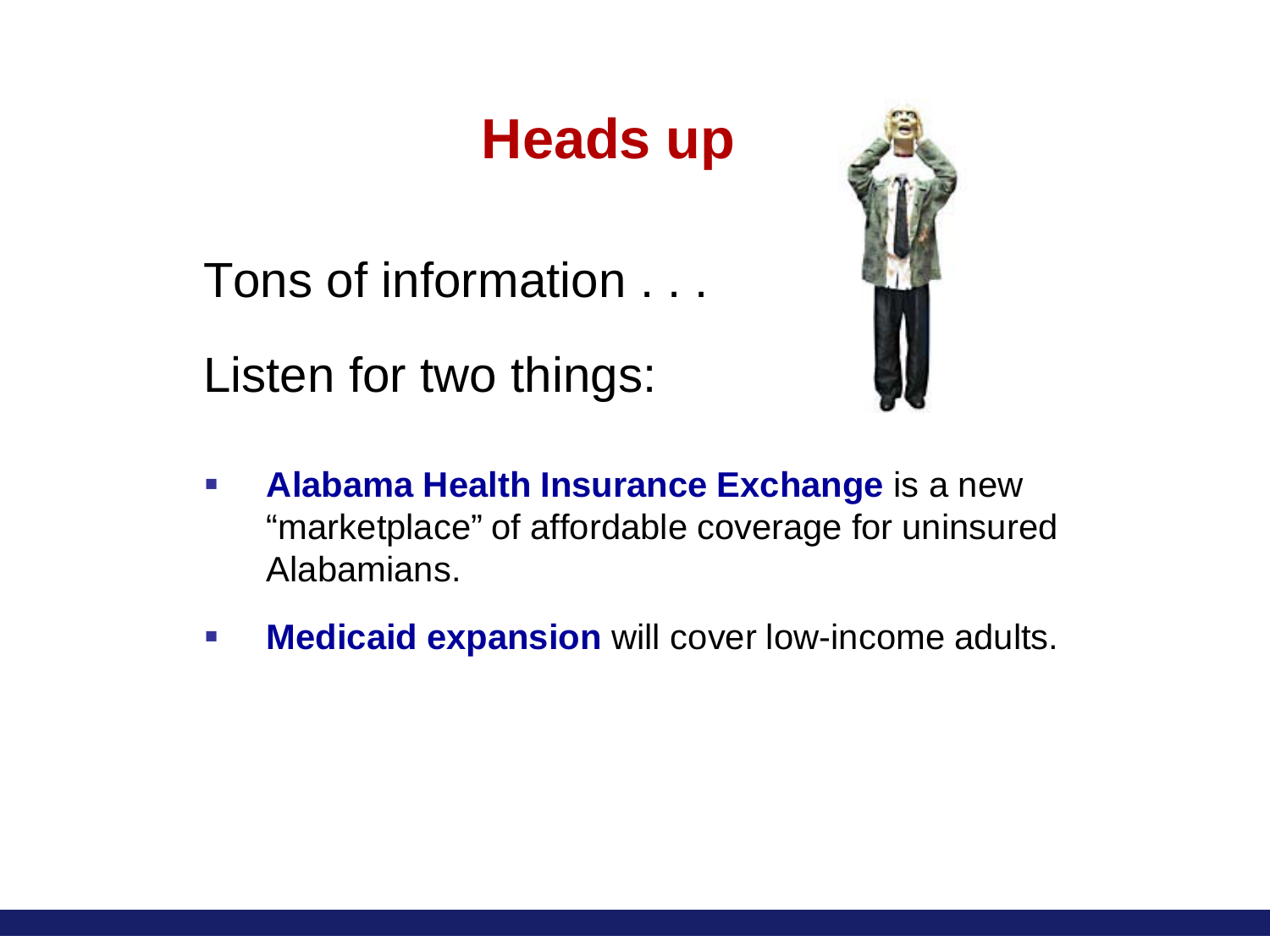### **Our broken system**

- **Nearly 800,000 Alabamians lack health insurance,** including about 80,000 children.
- Thousands more are "underinsured."
- Insurance companies discriminate against women and people who get sick.
- **Alabama ranks high for many health risks.**
- Medical debt is the leading cause of bankruptcy.

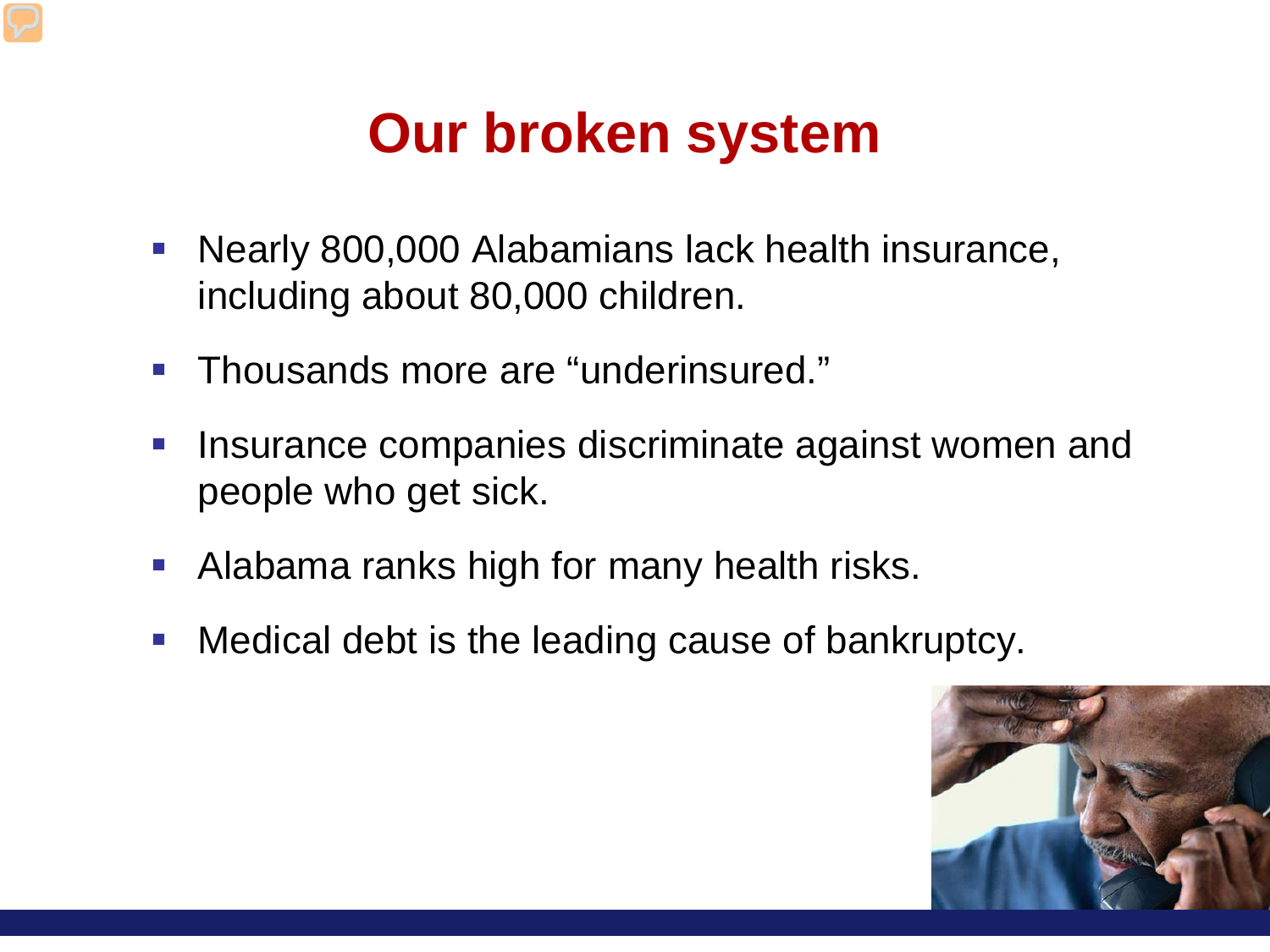### **The ACA is a game-changer**

- **Affordable coverage for everyone**
- **New protections for all health insurance consumers**
- **Insurance companies can't discriminate!**

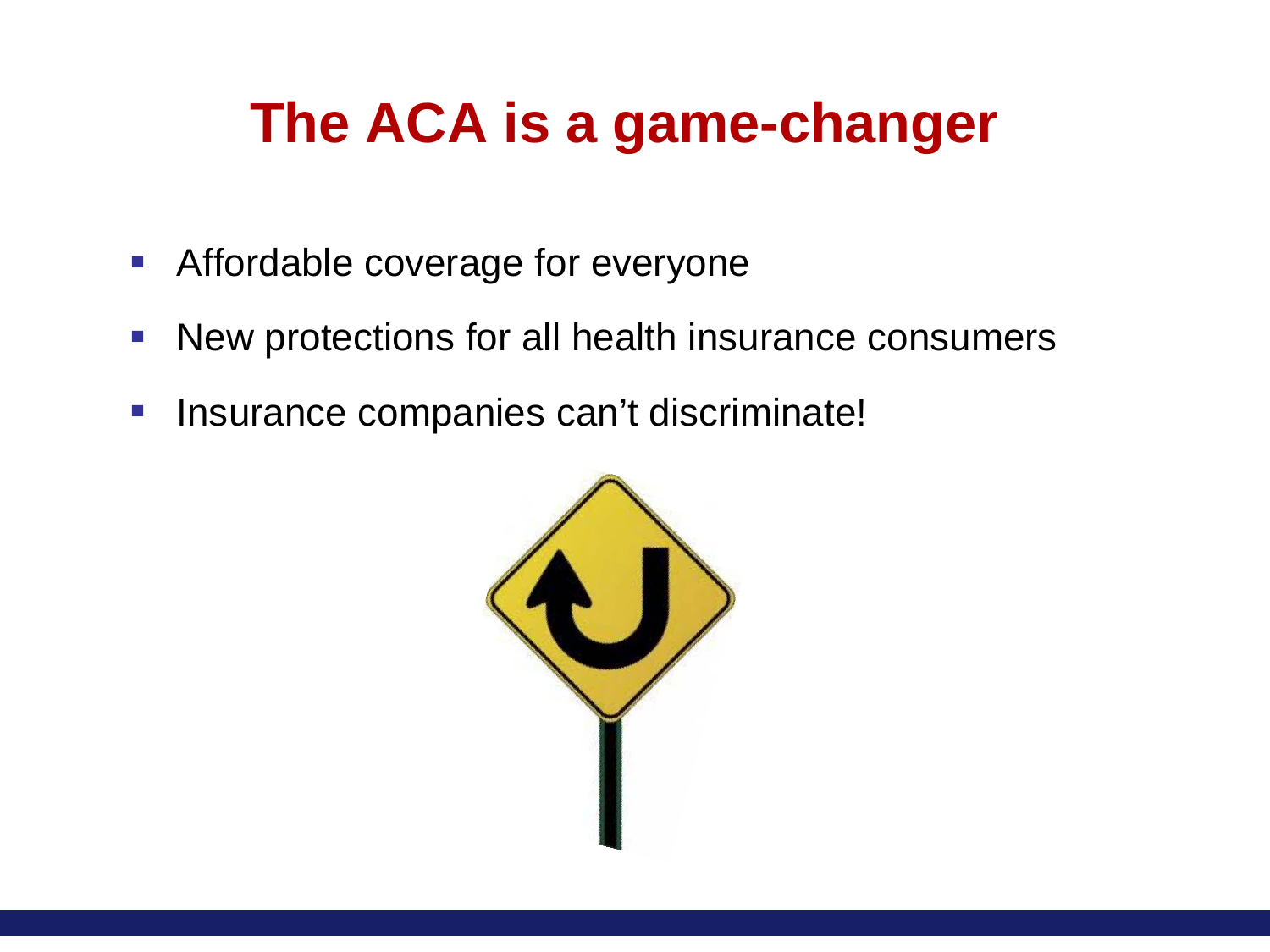### **What's the basic idea?**

- Not a new health care system
- **Builds on current system**
- **Most people will continue to get** coverage through work



*Biggest changes . . .*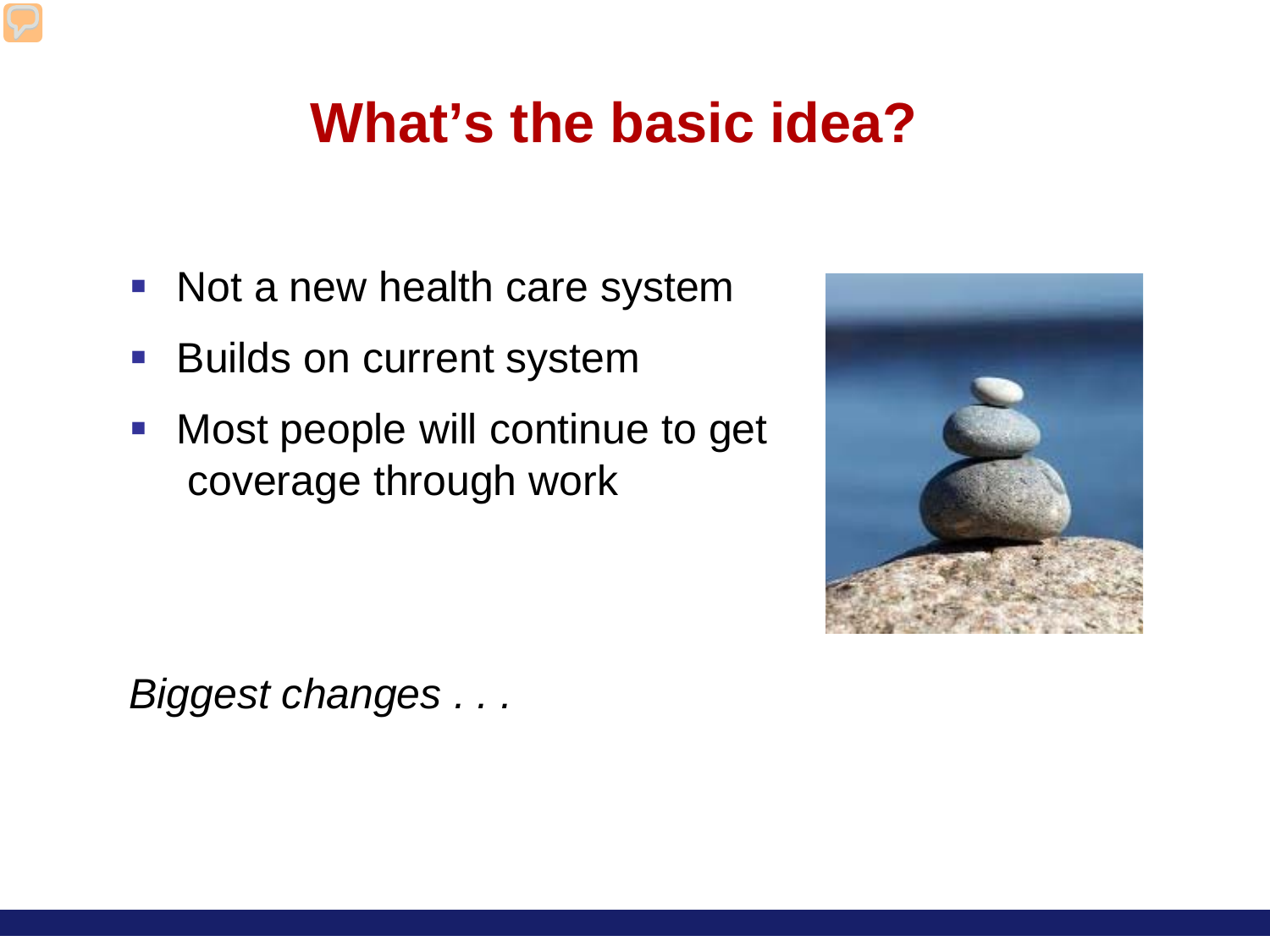## **How is ACA already helping Alabamians?**

- Patient choice of doctor\*
- OB/GYN visits without referral<sup>\*</sup>
- No more "pre-existing condition" exclusions for children
- Young adults can stay on their parents' plans to age 26
- **Free preventive care\***
- **More affordable prescription drugs for seniors**
- No more lifetime benefit caps, phased-in ban on annual caps\*
- Hospitals more accountable to their communities
- Consumer resources at *healthcare.gov*

*\* Note: Some "grandfathered" plans are currently excluded.*

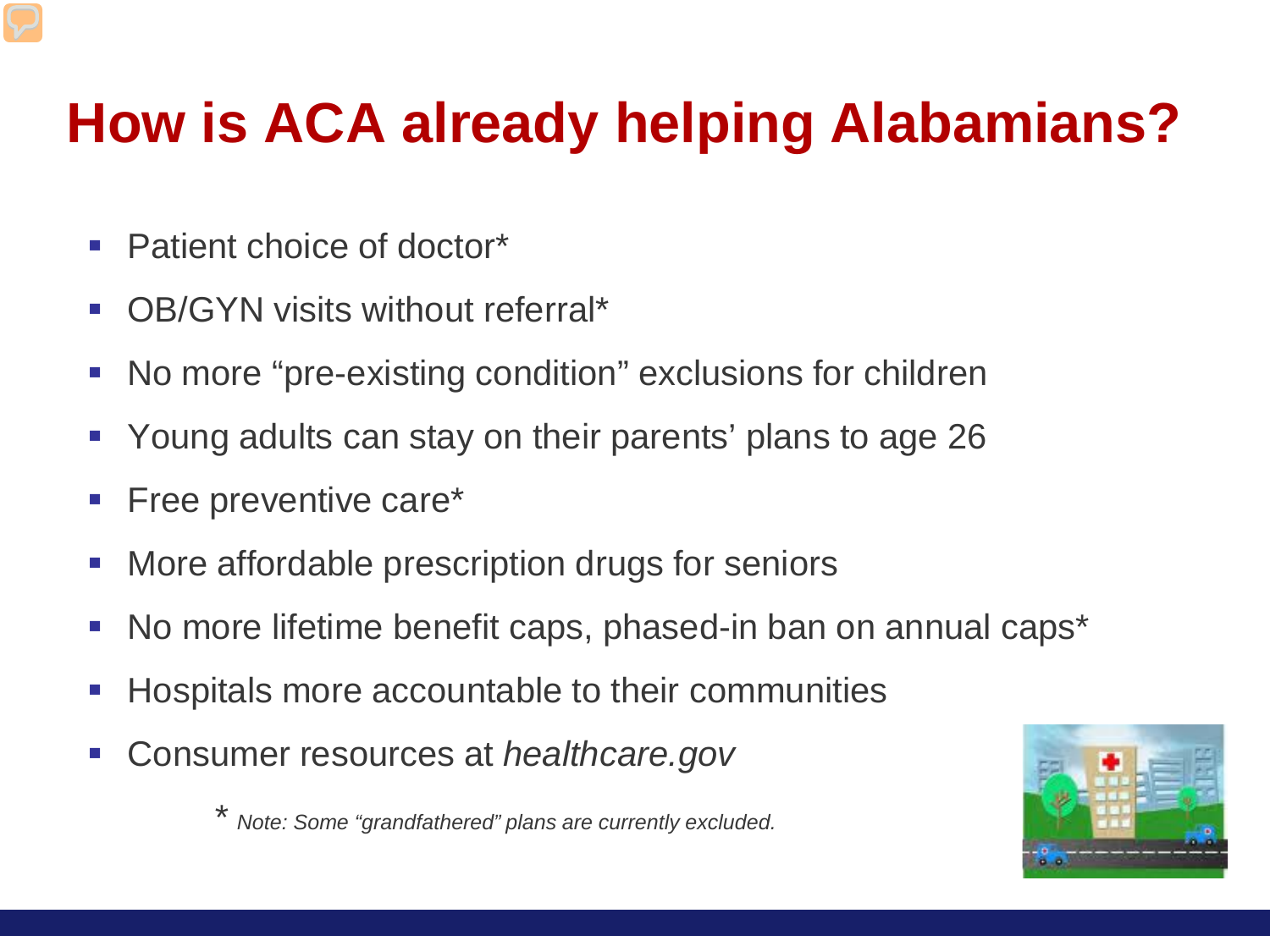### **What's ahead for 2014?**

### **The Exchange!**

#### **Alabama's new "marketplace" of health insurance options** will help uninsured people and small businesses:



- **Enroll in coverage that's right for them**
- Get tax credits to reduce premium costs

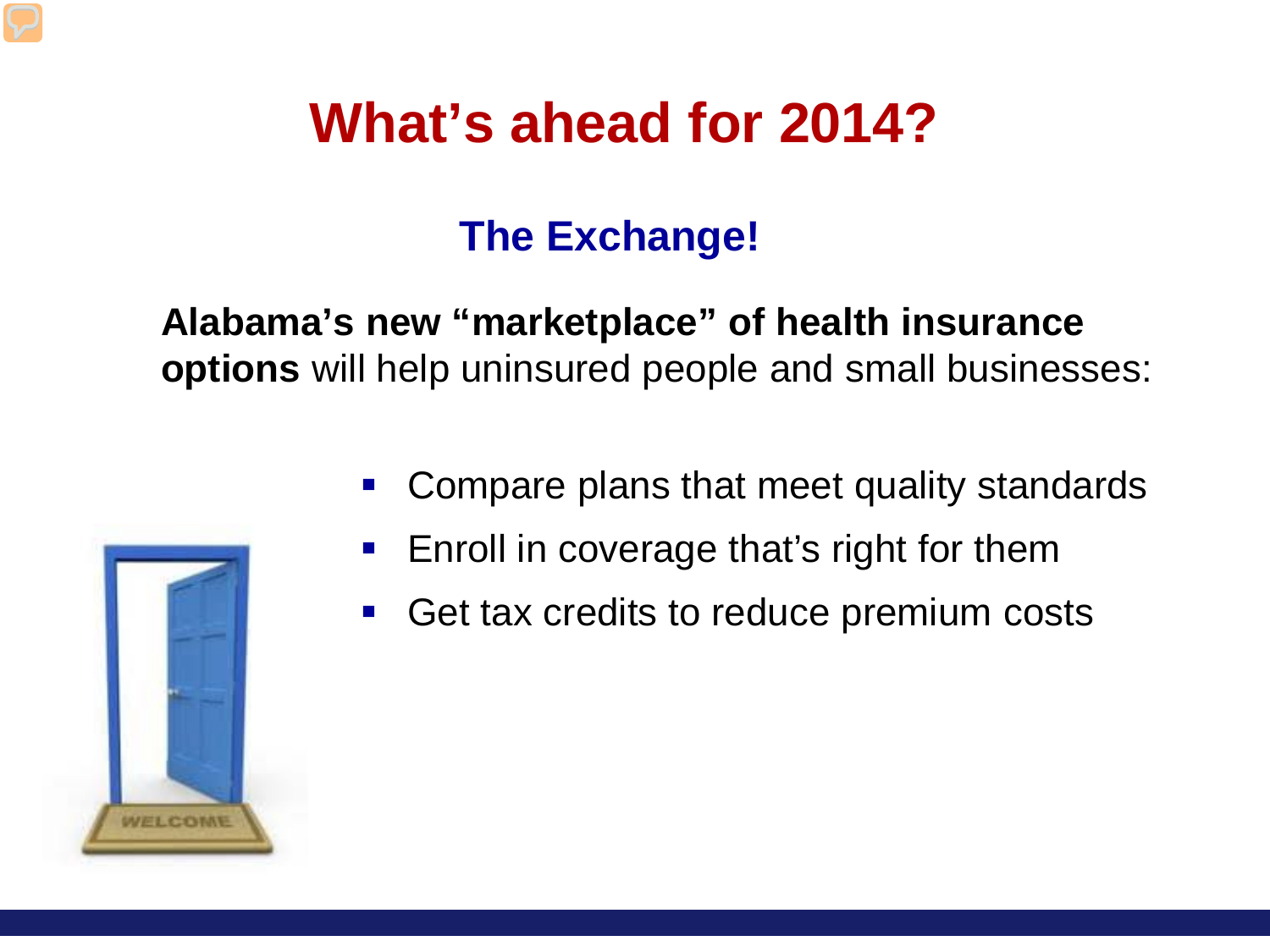## **The other biggie for 2014 . . .**

#### **Medicaid expands to cover low-income adults**

- Vulnerable Alabamians will get free health insurance.
- Regular care will reduce chronic illness and high-cost ER visits.
- **Federal government will pay 100% for first three years. After,** Alabama's share is capped at 10%.



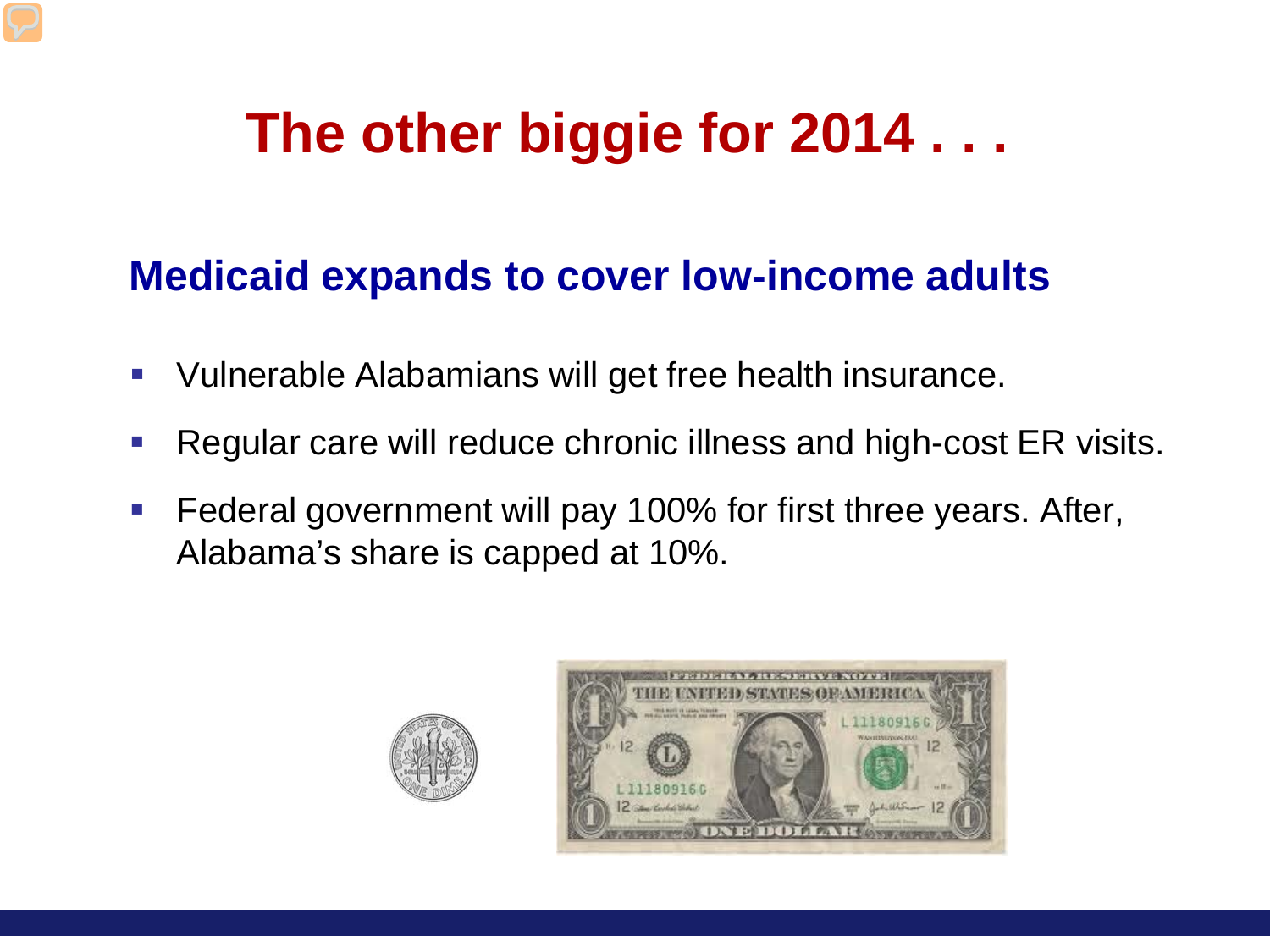## **Wait, there's more in 2014 . . .**

- No more "pre-existing condition" exclusions for adults!
- No more annual benefit limits!
- Cap on annual out-of-pocket costs!
- Most Americans must either have health insurance or pay a penalty to cover their uninsured care.
- Members of Congress will get their health insurance through the Exchange.

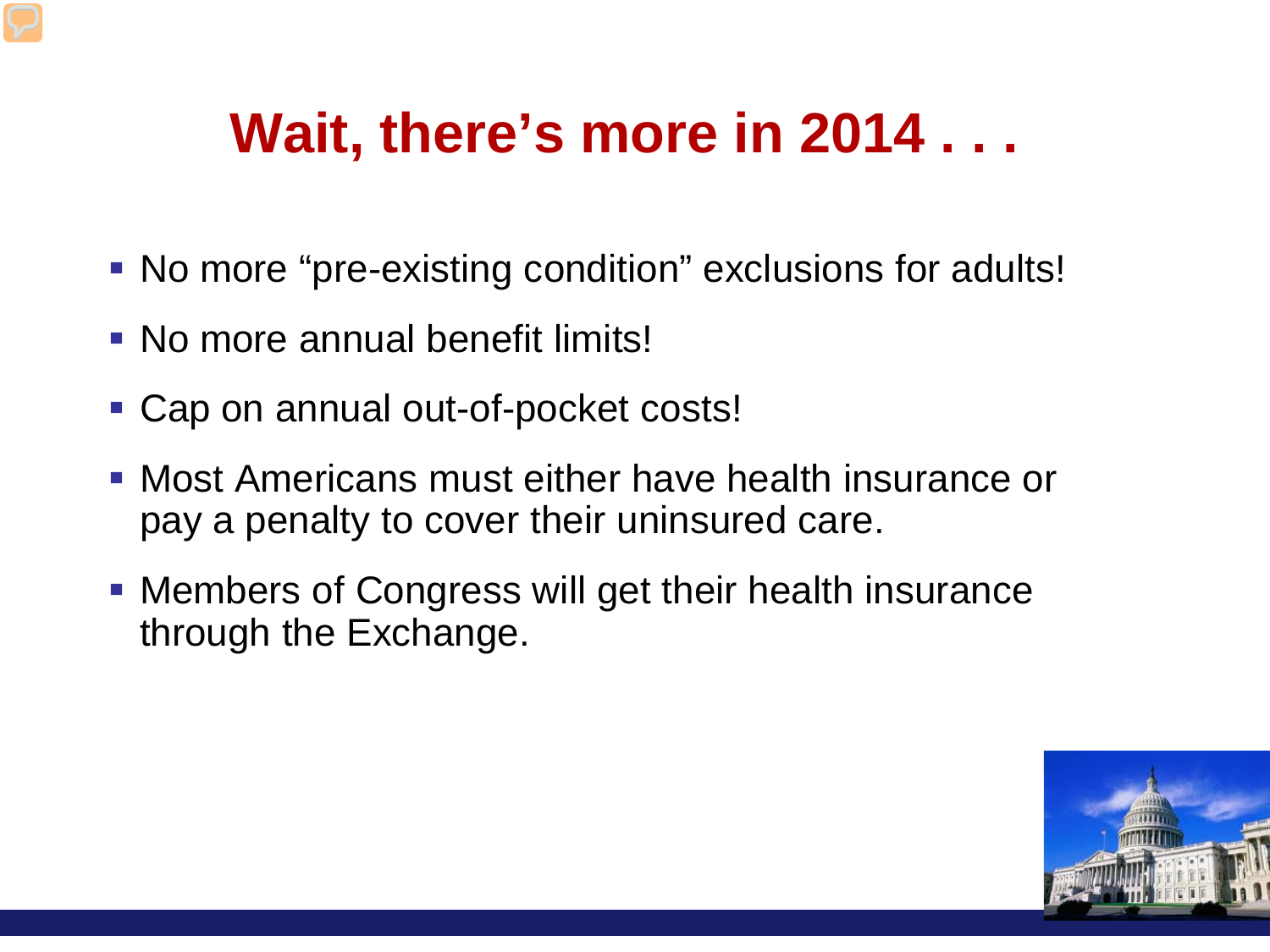

### **By 2020:**

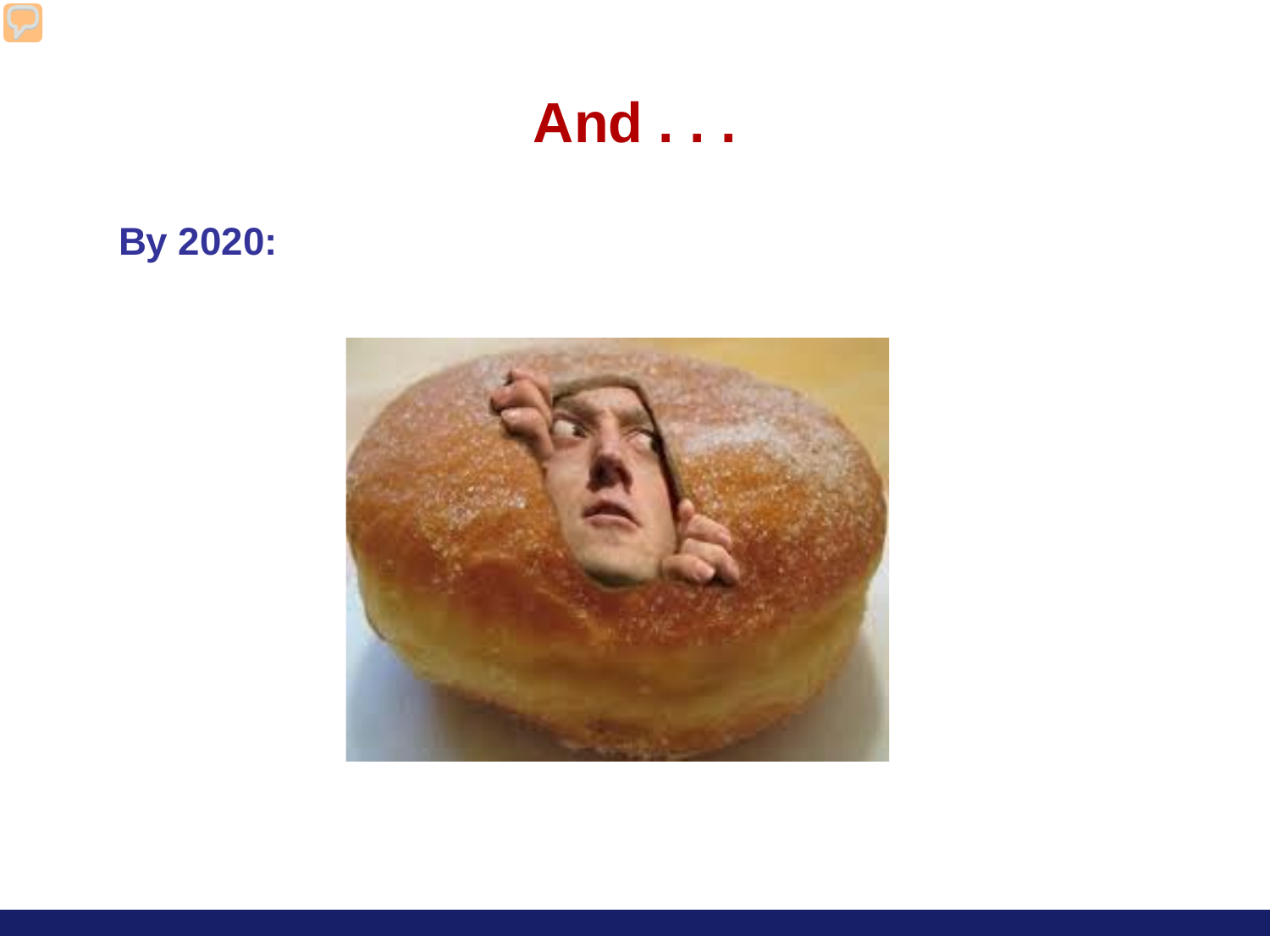### **What does Alabama have to do?**

#### **Pass enabling legislation in 2012 to:**

- **Enforce federal health law**
- **Regulate insurance rates**
- **Allow external review of consumer appeals**
- **Establish the Exchange**



OR

#### **Let the federal government set up an Exchange for us.**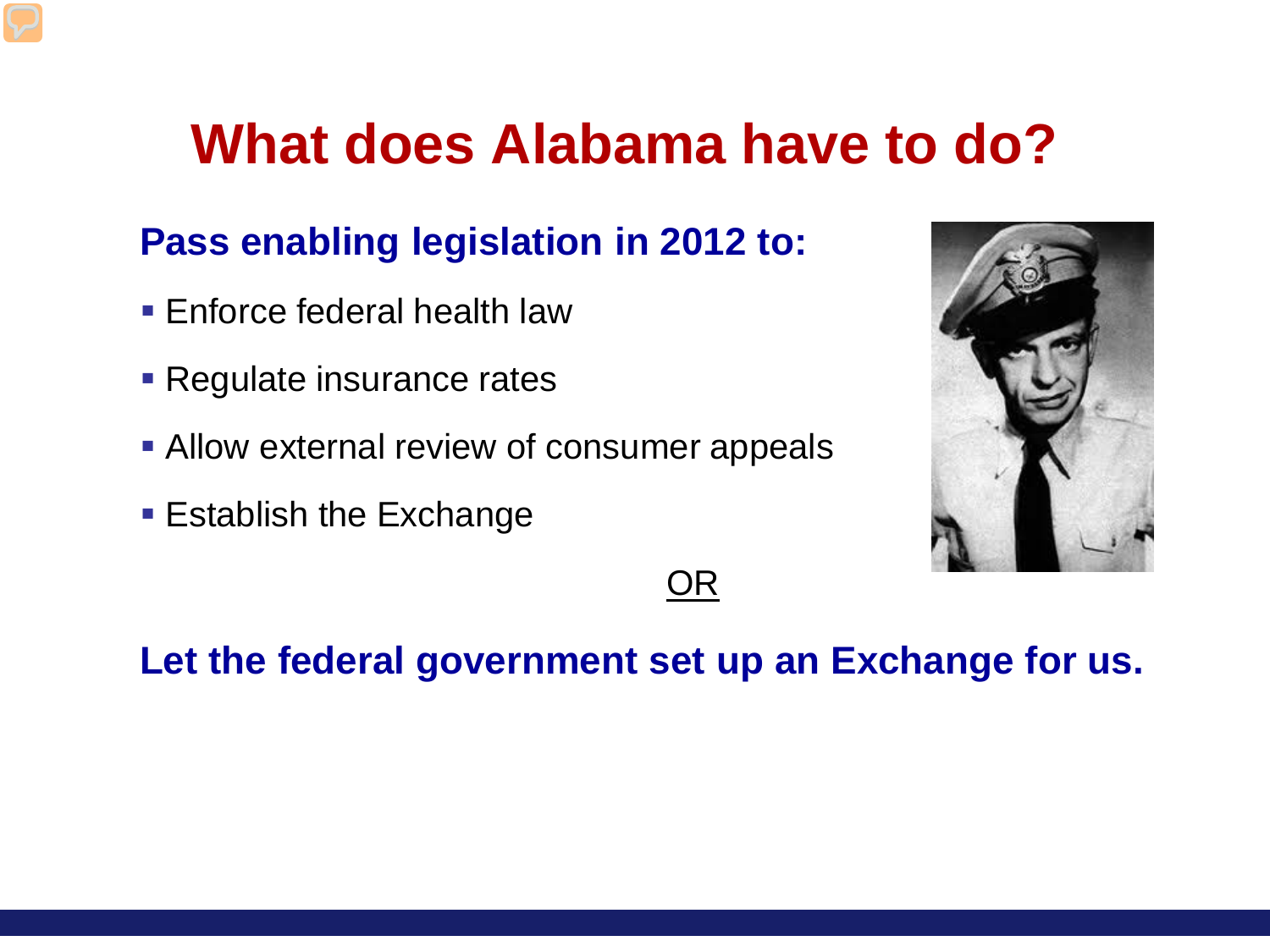### **What's the bottom line?**

### **We need your help! Tell your friends, your family, your neighbors, your church members, your co-workers, everyone:**

- 1. Alabama needs a consumer-friendly Health Insurance Exchange. We're calling for two consumer advocates on the Exchange board.
- 2. Expanding Medicaid is a bargain we can't afford to miss! Alabama can cover 500,000 low-income workers at one-tenth of the cost.